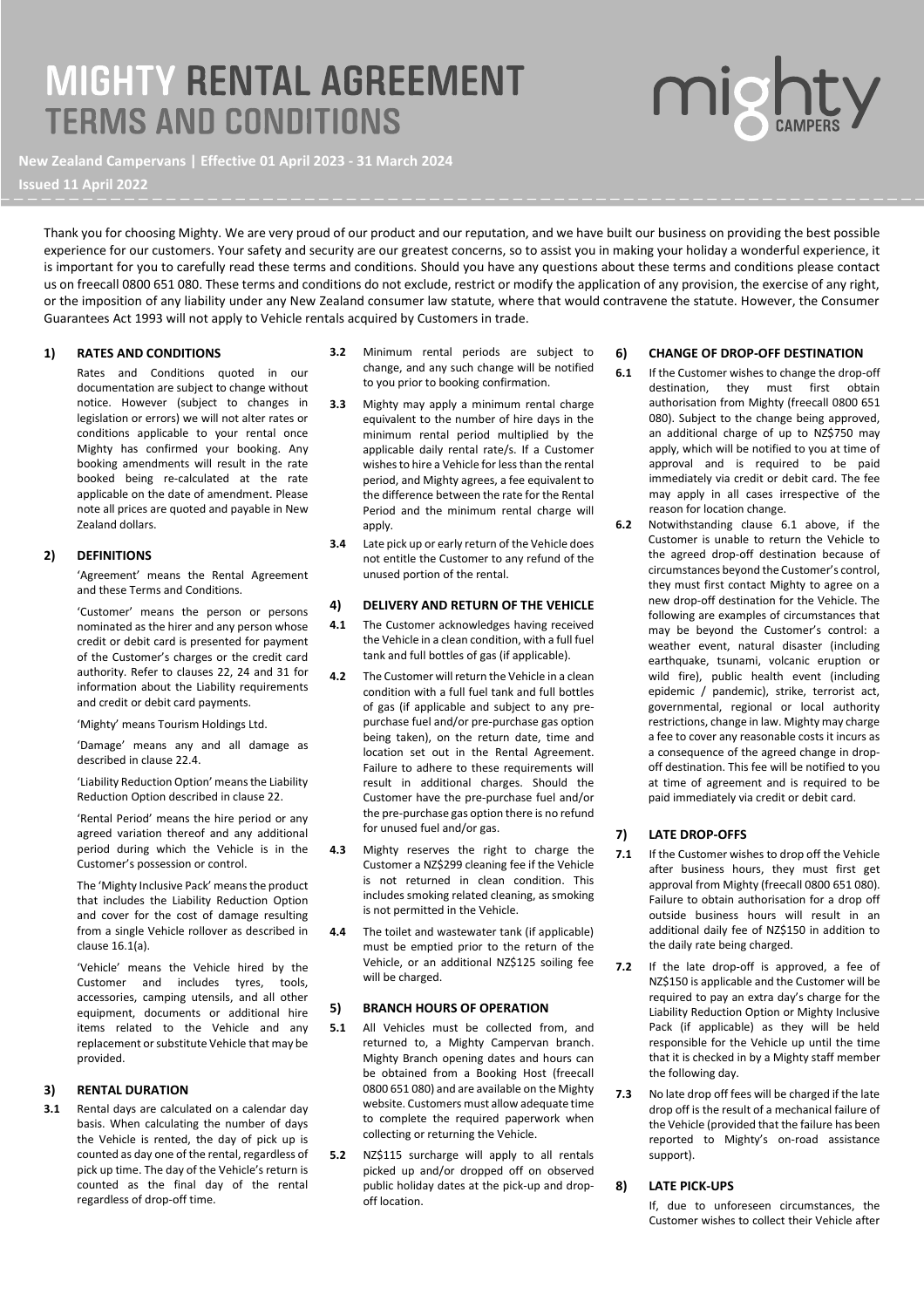business hours, they must first get approval from Mighty (freecall 0800 651 080). If the late pick-up is approved, a fee of NZ\$150 is applicable.

#### **9) RENTAL EXTENSION**

- **9.1** If the Customer wishes to extend the rental whilst on hire, they must first obtain authorisation from Mighty (freecall 0800 651 080). This is subject to availability. The extra cost of an extended rental must be paid by credit or debit card on confirmation of the rental extension. The daily rate for the extension may differ from the original rate booked.
- **9.2** Failure to obtain an authorisation for a rental extension will result in a late fee of NZ\$150 per day in addition to the daily rental rate (plus Liability Reduction Option or the Mighty Inclusive Pack charges) for each day until the Vehicle is returned. The daily rental rate charged will be the rate applicable on the day of extension (which may differ from the original rate booked) per Vehicle for the extended rental period.

#### **10) QUEENSTOWN**

An additional location fee of NZ\$200 applies to all campervans picked up or dropped off in Queenstown (though if the pick up and drop off both occur in Queenstown, only one location fee will apply). This is in addition to the one-way fee if applicable.

#### **11) ONE-WAY RENTALS**

- **11.1** Subject to availability, one-way rentals are available between *thl* branches in Auckland, Christchurch and Queenstown.
- **11.2** The fees applicable to one-way rentals are as follows:
- (a) Where pick up originates from Auckland and returns to Christchurch or Queenstown and pick up is between:
	- 1. 1 April and 30 September a one-way fee of NZ\$170 applies;
	- 2. 1 October and 31 March a one-way fee of NZ\$280 applies.
- (b) Where pick up originates from Christchurch or Queenstown and returns to Auckland and pick up is between:
	- 1. 1 April and 30 September no fee applies;
	- 2. 1 October and 31 March a one-way fee of NZ\$170 applies.
- (c) Where pick up originates from Christchurch and returns to Queenstown and pick up is between:
	- 1. 1 April and 31 March a one-way fee of NZ\$170 applies;
- Where pick up originates from Queenstown and returns to Christchurch and pick up is between:
	- 1. 1 April and 30 September no fee applies;
	- 2. 1 October and 31 March a one-way fee of NZ\$85 applies.

#### **12) MULTIPLE RENTALS**

Should a Customer have more than one consecutive rental, the bookings can be combined to qualify for longer-term hire discounts off the daily Vehicle rate. Consecutive campervan hire in Australia and New Zealand for Britz, maui and Mighty can be combined to qualify if travel is within a 3 month period.

#### **13) EXTRA DRIVER FEE**

An extra driver fee applies for each additional driver's licence added to the rental agreement except where the Mighty Inclusive Pack has been purchased.

#### **14) LICENCE**

A current and full (non-probationary) motor vehicle driver's licence is required and must be produced upon Vehicle collection. Should a foreign licence be in a language other than English, it must be accompanied by an accredited English translation. The translation must be provided by a NZ Transport Agency, authorised translation service or a diplomatic representative at a high commission, embassy or consulate, or the authority that issued your overseas licence. An International Driving Permit may be acceptable as a translation if in English.

#### **15) AGE RESTRICTIONS**

Drivers must be 21 years of age or over with the exception of the hired Vehicles being the Highball or the Double Down which requires drivers to be 18 years of age or over.

#### **16) USE OF THE VEHICLE**

- 16.1 The Customer agrees that, during the Rental Period, the Customer will observe all applicable road rules and other legal requirements in relation to driving in New Zealand and not allow the Vehicle to be:
- (a) driven otherwise than in a prudent and cautious manner. A single Vehicle rollover is considered a breach of this condition. A single Vehicle rollover may include, but is not limited to, a Vehicle that has rolled, tipped or fallen over and this has caused damage to the side and/or roof area of the Vehicle in circumstances within the control of the Customer. Customers who have purchased the Mighty Inclusive Pack will have the cost of damage resulting from an accidental single Vehicle rollover covered, provided that the Customer has not otherwise breached this Agreement in relation to the rollover;
- (b) driven by a person under the influence of alcohol or drugs or with a blood alcohol level in excess of that permitted by law;
- (c) left with the ignition key in the Vehicle while it is unoccupied;
- (d) submerged in water, brought into contact with salt water, used in a creek or river crossing, driven on a beach or through flooded areas;
- (e) used for any illegal purpose or in a race, rally or contest;
- (f) used to tow any vehicle or trailer;
- (g) used to carry passengers or property for hire or reward;
- (h) used to carry more persons than is permitted by any relevant authority or detailed in the Vehicle manual or on the Vehicle or specified in this Agreement;
- (i) used to carry volatile liquids, gases, explosives or other corrosive or inflammable material; and
- (j) used for transporting and haulage of goods other than what might be reasonably expected of a leisure rental.

#### **16.2 Use of Mighty products and services**

The Customer is responsible for the activity and use of all goods and services purchased from Mighty.

The Customer and any user that the Customer permits to use a Mighty product or service, is solely responsible for observing safe driving, operating, and other practices so as to avoid accidents or injury to persons or property. It is the Customer's responsibility to use all Mighty products and services (including the use and reliance of any data provided through an associated device ("Data")) in a careful, sensible, responsible and safety-conscious manner. You must not use or knowingly permit others to use the products or services for any fraudulent, malicious, inappropriate or illegal purposes, or in a manner that may threaten or cause harm to any other person, Mighty, or otherwise disrupt the proper operation of the product, service, or network. Use of Data or any feature provided through a Mighty product or service is at the Customer's own risk and is intended as a reference tool only. The use and interpretation of the Data is your responsibility and you acknowledge and agree that the Data may not be suitable or verified by anyone, and may contain inaccurate or incomplete information due to the passage of time, changing circumstances, sources used, and the nature of collecting geographic data, any of which may lead to incorrect or unreliable results.

- **16.3** Driving campervans on certain roads in New Zealand can be both difficult and dangerous. Accordingly, to protect customers' safety, Mighty limits the roads our customers can travel on. Road restrictions apply as follows:
- (a) Mighty Vehicles may only be driven on sealed/bitumen or well-maintained roads. The only exception to this is reasonable use of access roads limited to a maximum of twelve kilometres in length to recognised campgrounds and major tourist attractions.
- (b) Vehicles are not permitted on Skippers Road (Queenstown), the Crown Range Road (Queenstown), Ball Hut Road (Mt. Cook), Ninety Mile Beach (Northland), North of Colville Township (Coromandel Peninsula) and all ski field access roads (from 01 June to 31 October).

The Customer is responsible for all damage if travelling on these roads.

#### **16.4 Breach of Road Restriction Rules**

The Customer acknowledges and agrees to pay to Mighty a fee of NZ\$300 on each occasion that it is determined by Mighty that a Customer has taken a Vehicle on a Restricted Road.

- **16.5** We value your well being, and for safety purposes, Mighty reserves the right, acting reasonably, to restrict Vehicle movements in certain areas due to:
- (a) adverse road or weather conditions;
- (b) the distance to nominated destinations in relation to the length of the hire period; and
- (c) any concerns Mighty, its employees or agents may have regarding driver experience or ability.

Mighty will advise you on pick-up of any travel restrictions known at that time. We strongly recommend that you check for current road restrictions and closures during your rental by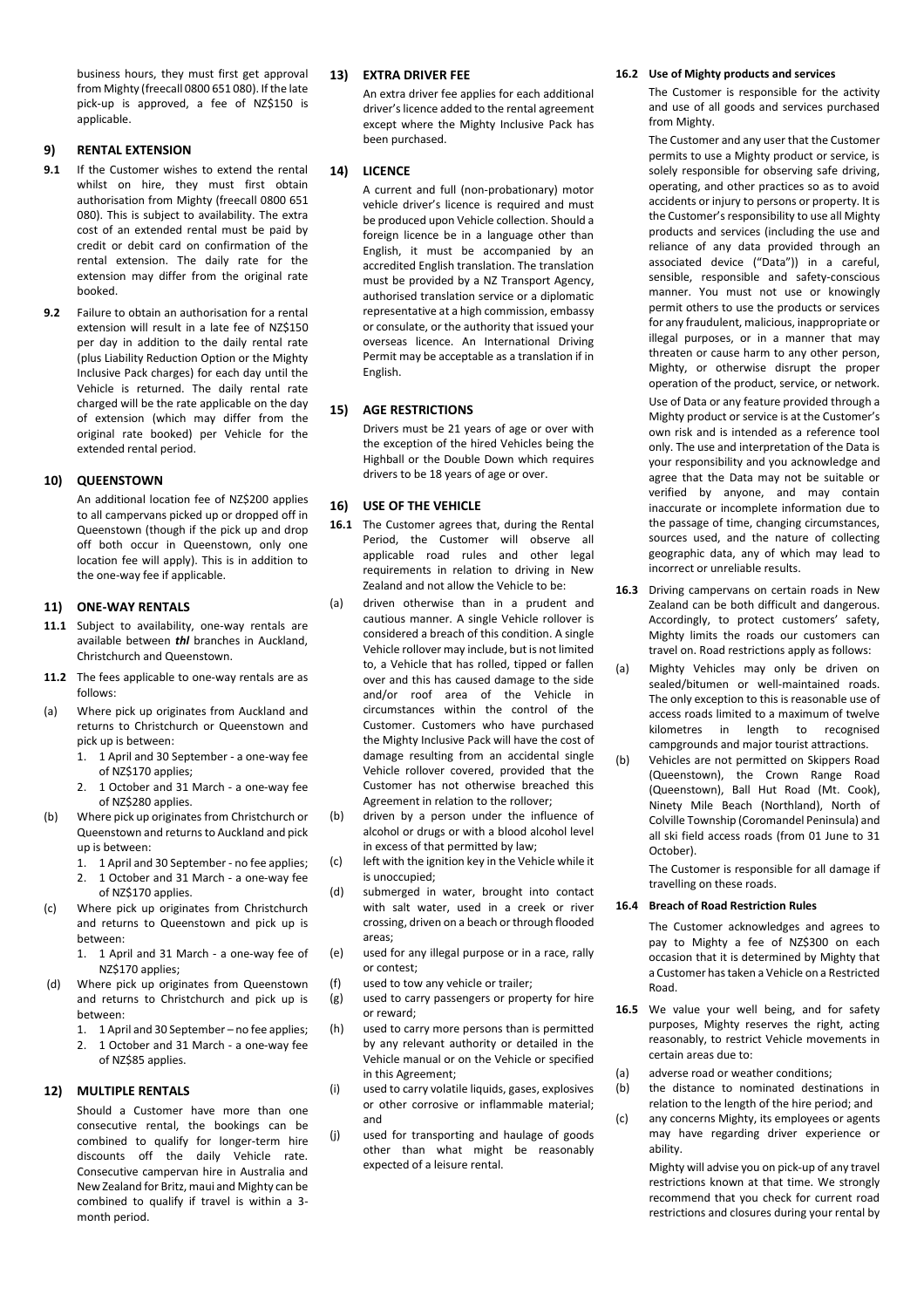visiting the New Zealand Transport Agency's website at www.nzta.govt.nz.

- **16.6** The Customer shall not make any alterations or additions to the Vehicle without the prior written consent of Mighty.
- **16.7** Up to two cats or dogs may be carried in the Vehicle. A pet service fee will apply. Mighty reserves the right to charge the Customer a NZ\$299 cleaning fee for any animal related soiling of the Vehicle.
- **16.8** The Customer shall take all reasonable steps to properly maintain the Vehicle and will contact Mighty immediately should any and all Vehicle warning lights indicate any malfunction or potential malfunction.

#### **17) MAINTENANCE AND REPAIRS**

- **17.1** Mighty will reimburse Customers for expenditure up to NZ\$100 reasonably incurred in rectifying any mechanical or equipment failure of the Vehicle. For repairs costing over NZ\$100, Mighty will need to be informed and confirm the repair in advance. Repairs will be approved and reimbursement for expenditure will be made (where applicable) provided the Customer was not responsible for the damage. In all cases, receipts must be submitted for any repair or the claim will not be paid.
- **17.2** Unless the Customer has taken the Liability Reduction Option or the Mighty Inclusive Pack, the Customer will pay for the cost of repairing or replacing tyres damaged during the Rental Period except if the tyre is defective, and inspected and confirmed by a Mighty authorised service centre.

#### **18) ON-ROAD ASSISTANCE**

- **18.1** Mighty provides 24 hours on-road assistance support. Please contact Mighty on free call; 0800 788 558.
- **18.2** Any problems associated with the Vehicle including equipment failure, must be reported to Mighty within 24 hours of the Customer becoming aware of the problem (or as soon as the Customer has access to cellular, telephone or internet coverage to report the problem to Mighty) in order to give Mighty the opportunity to rectify the problem during the rental. A failure to do so may impact any claims for compensation. Nothing in this clause is intended to affect the Customer's rights, or limit or exclude Mighty's liability, under the Consumer Guarantees Act 1993 or the Fair Trading Act 1986.
- **18.3** The on-road assistance will cover, free of charge, any technical malfunction of the Vehicle arising from a manufacturing or material fault that directly renders the part concerned unfit for operation during the Rental Period and for which a warranty claim is not excluded in accordance with clause 18.4 below.
- **18.4** Claims will be excluded, and the Customer will be charged for any on-road assistance, where the malfunction was caused by the Customer's actions or omissions, or where the fault is not covered by the Vehicle manufacturer's guarantee. This will include any on-road assistance for the following:
- (a) The Vehicle running out of fuel.
- (b) The keys being locked inside the Vehicle or lost.
- (c) Flat batteries caused by incorrect usage of the batteries and or incorrect usage of any equipment that requires the batteries to operate.
- (d) A breakdown caused by wilful neglect. The charges will comprise, but are not limited to, a call-out fee and the cost of repair (including any replacement parts, if applicable) and must be paid directly by the customer to the applicable service provider.

#### **19) VEHICLE AVAILABILITY**

- **19.1** Vehicles cannot be requested by make or model, only by Vehicle category.
- **19.2** Mighty will endeavour to supply the Vehicle category selected, however should the Vehicle booked be unavailable, Mighty reserve the right to substitute an alternative Vehicle without prior notification. The alternative Vehicle shall be as close a substitute for the booked Vehicle as possible.
- **19.3** Should the Customer decide to voluntarily downgrade their Vehicle category from that booked, they will not be entitled to a refund.

#### **20) TITLE TO VEHICLE**

The Customer acknowledges that Mighty retains title to the Vehicle at all times. The Customer shall not agree, attempt, offer or purport to sell, assign, sub-let, lend, pledge, mortgage, let on hire or otherwise part with or attempt to part with the personal possession of or otherwise deal with the Vehicle.

#### **21) FOR YOUR PROTECTION**

New Zealand's statutory, no-fault Accident Compensation scheme covers everyone in New Zealand injured in an accident. Accordingly, Mighty does not accept any liability for personal injuries sustained during the rental. Except where such loss or damage is caused by Mighty's (or that of its employees or agents) own negligence or breach of this Agreement, Mighty does not accept liability for any loss or damage to any personal belongings or property of the Customer (or any person or entity related to the Customer). Mighty strongly recommends that the Customer takes out personal travel insurance to cover any injury or loss.

#### **22) VEHICLE DAMAGE – LIABILITY AND LIABILITY REDUCTION OPTION**

- **22.1** The Customer understands that unless they have purchased the Liability Reduction Option or the Mighty Inclusive Pack, they must pay for the first NZ\$3,500 (for the Highball and Double Down) or NZ\$5,000 (for all other campervans) worth of Damage per claim where they are at fault (or the total cost of Damage, if clause 22.3 applies).
- **22.2** Where the Customer has purchased the Liability Reduction Option or the Mighty Inclusive Pack, their liability for Damage will be zero, unless clause 22.3 applies.
- **22.3** The Customer will be responsible for the total cost of any Damage, and the Liability Reduction Option and the Mighty Inclusive Pack (if taken) will be void, if:
- (a) the Customer breaches any of the terms of this Agreement, and that breach is the cause of or contributes to the relevant Damage; or
- (b) the Damage is covered by any of the exclusions set out in clause 23.
- **22.4** Damage includes any and all damage to third party property, and any and all damage to the rented Vehicle including windscreens, tyres, towing and recovery costs, theft, fire, break in or vandalism. The costs of any damage will include the cost of repairing the damage, and, where the damage is the Customer's fault, the cost of the daily rental rate for the period the Vehicle is being repaired. A processing fee of NZ\$60 and associated damage assessment fees is applicable per claim.
- **22.5** Any amounts payable under this clause 22 must be paid:
- (a) at the time the Vehicle is returned to a Mighty branch; or
- (b) by the due date set out in an invoice issued by Mighty.
- **22.6** If the Customer has a complaint in relation to any charges made by Mighty under this clause 22, the Customer is invited to contact Mighty by freecalling 0800 651 080 or by sending an email to customercare@thlonline.com. Mighty takes customer complaints seriously and is committed to dealing with all complaints in a fair, objective, unbiased and timely manner.

#### **MIGHTY STRONGLY RECOMMENDS OUR CUSTOMERS TAKE THE MIGHTY INCLUSIVE PACK.**

#### **23) EXCLUSIONS**

The Customer acknowledges that the Liability Reduction Option or the Mighty Inclusive Pack will not apply, and that they are responsible for all costs arising out of, or incurred in connection with:

- (a) any damage caused by wilful misconduct (e.g. sitting or standing on the bonnet or roof of the Vehicle) or driving under the influence of alcohol or drugs or negligence;
- (b) any Damage where the Customer is charged by local authorities for being careless, showing gross negligence or wilfulness in failing to abide by the local road rules;
- (c) retrieving or recovering a Vehicle, which may include, but is not limited to a Vehicle that has become bogged, submerged, caught, trapped, stuck or restricted in any way and/or has been abandoned; in each case in circumstances within the control of the Customer;
- (d) replacing keys, which have been lost, damaged or stolen, or retrieving keys which have been locked in the Vehicle;
- (e) any overhead or underbody damage to the Vehicle, except where the Liability Reduction Option or the Mighty Inclusive Pack is taken;
- (f) any single Vehicle rollover except where the Mighty Inclusive Pack has been purchased;
- (g) Damage caused to the Vehicle because total load (kg) has exceeded recommended load as stated in Vehicle manual;
- (h) Damage caused by drivers not identified on the rental agreement and/or drivers that have a licence that has been cancelled or suspended and/or drivers who have a licence that is classified as a learner or probationary licence;
- (i) any Damage caused to the Vehicle due to the incorrect use of snow chains;
- (j) any Damage associated with the incorrect use of fuel (fuel being diesel or petrol), which includes Biofuel which should not be used, or water or other contamination of fuel; and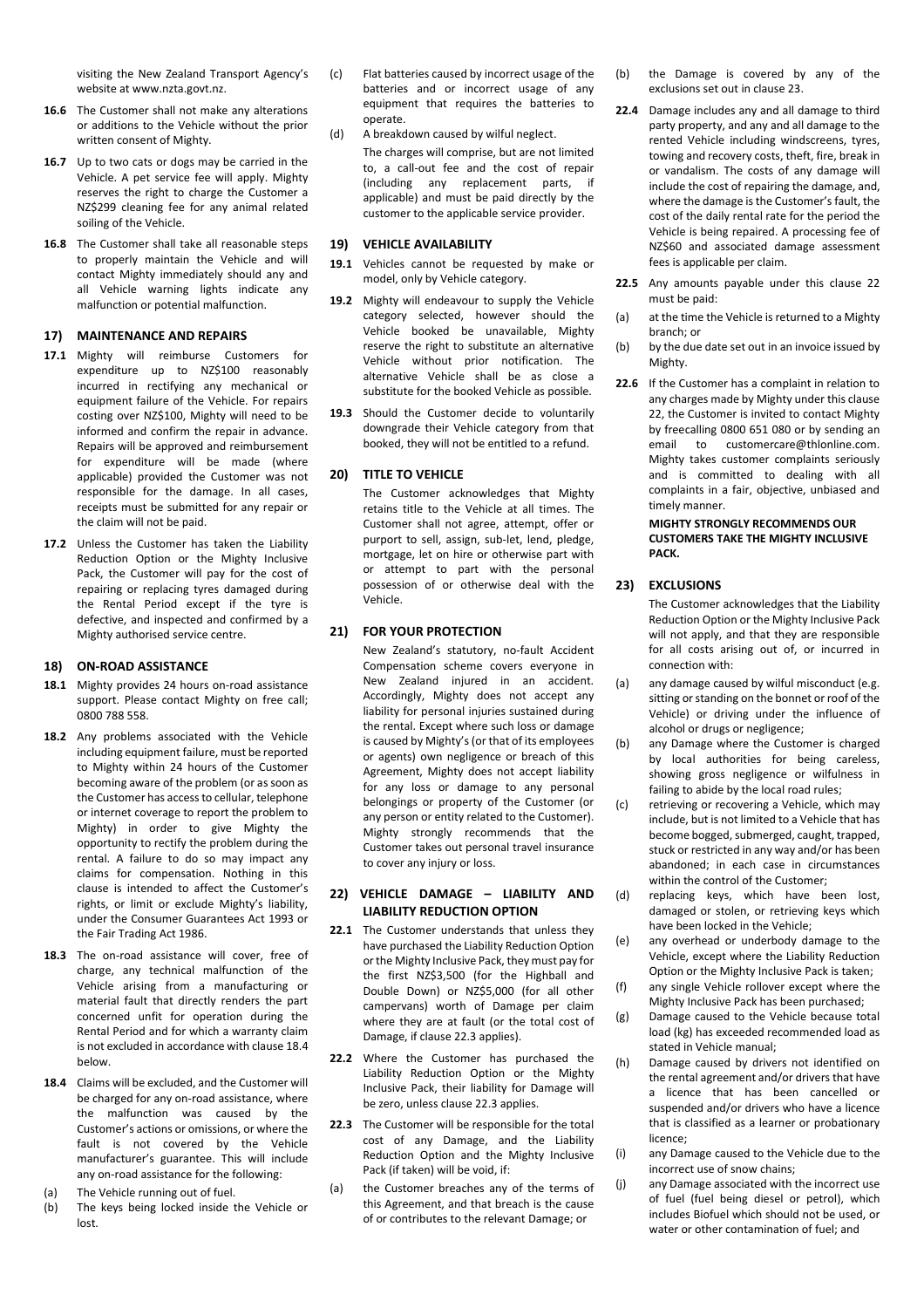(k) any Damage caused to the Vehicle by a Customer's cat or dog.

#### **24) CREDIT CARD AUTHORITY**

- **24.1** Mighty shall be entitled to retain the details of the credit or debit card provided by the Customer in connection with a booking ("Credit Card") in accordance with the Mighty Privacy Policy and to take any action to recover from the Credit Card the amounts due by the Customer pursuant to this Agreement.
- 24.2 The Customer expressly and irrevocably authorizes Mighty to charge to the Credit Card all amounts payable under this Agreement. By way of summary these charges include, but are not limited to, any costs or fines arising under clause 4 (Delivery and return of the Vehicle), clause 7 (Late drop-offs), clause 8 (Late pick-ups), clause 9 (Rental extension), clause 16 (Use of the Vehicle), clause 18 (Onroad assistance), clause 27 (Freedom camping and toll and traffic offences) and clause 33 (Terminating the agreement and repossessing the Vehicle). Mighty will provide the Customer with an itemised bill of the monies to be deducted by Mighty from the Credit Card prior to making such deductions.
- **24.3** The Customer is invited to contact Mighty directly if the Customer believes that a fee has been charged to their Credit Card in error. Mighty will endeavor to resolve any such issue with the Customer as soon as possible.
- **24.4** If the Customer has a complaint in relation to any monies charged by Mighty to the Credit Card under clause 24, the Customer is invited to contact Mighty by freecalling 0800 651 080<br>or by sending an email to or by sending an email to customercare@thlonline.com. Mighty takes customer complaints seriously and is committed to dealing with all complaints in a fair, objective, unbiased and timely manner.

#### **25) PROCEDURES IN CASE OF ACCIDENT**

If the Customer is involved in a motor vehicle accident whilst on hire, the following procedures should be followed:

#### **(a) At the accident scene the Customer must:**

- 1. Obtain the names and addresses of third parties and any witnesses.
- 2. Report the accident to police, regardless of estimated damage costs.
- 3. Not accept blame or insist the other party is at fault.
- 4. If possible, photograph damage to all vehicle(s) and registration number(s).
- 5. Phone Mighty (call 0800 788 558) with the accident's details within 24 hours.

#### **(b) At the branch**

- 1. The Customer must produce their driver's licence and hand over the police report (if<br>applicable) and any supporting and any supporting photographs.
- 2. The Customer is required to pay the cost of any Damage to the Vehicle (if applicable, in accordance with clause 22) and any other amount due by them in respect of any damage arising from an accident, loss or damage:
	- (a) at the time the Vehicle is returned to a Mighty branch; or
	- (b) by the due date set out in an invoice issued by Mighty.
- 3. If the Customer is at fault, the Customer will pay Mighty the daily rental rate for the period the Vehicle is off fleet for accident repairs.

4. The Mighty Local Host will ensure the Motor Vehicle Accident Report is completed clearly and accurately, and signed by the Customer.

#### **(c) Exchange Vehicle**

- 1. The availability of an exchange Vehicle is not guaranteed; provision is subject to availability, Customer location, accident liability and remaining hire duration (provided that Mighty will act reasonably when exercising its discretion to provide<br>an exchange Vehicle in such an exchange Vehicle circumstance). Additional charges may be incurred (see below).
- 2. If an exchange Vehicle is required because of an accident, the Customer is responsible for making their own way to the nearest Mighty branch or pick up location at their own cost.
- 3. Mighty may offer the Customer the option of paying an "Exchange Vehicle Relocation Fee" to send a driver to deliver the exchange Vehicle to the Customer's location.
- 4. The Customer will pay for any costs relating to delivery of an exchange Vehicle because of any single Vehicle accident. This charge applies irrespective of whether the Liability Reduction Option or the Mighty Inclusive Pack are taken.
- If an exchange Vehicle is provided, the Liability Reduction Option or the Mighty Inclusive Pack purchased at the commencement of the Rental Period may, at Mighty's discretion (including where it considers the exchange Vehicle is at risk of damage) be terminated with effect from the date of provision of the exchange Vehicle (and the Customer will not be charged the additional per day charge in respect of the Liability Reduction Option from that date).
- If Mighty exercises its right to terminate the Liability Reduction Option, or if the Customer did not purchase the Liability Reduction Option at the commencement of the Rental Period for the first Vehicle, the Customer will be responsible for the cost of any Damage up to the first NZ\$3,500 (for the Highball and Double Down) or NZ\$5,000 (for all other campervans) for the exchange Vehicle.
- **(d) Time frame for settlement of customer Liability claims** 
	- 1. Mighty shall use best endeavours to ensure that any money due back to the Customer is forwarded as quickly as possible, however third party claims can take months or even years to resolve. Mighty cannot force the destiny of these claims, and the Customer acknowledges that handling of these claims is up to Mighty's Insurer and the third party, whether they be insured or not.
	- 2. For information regarding outstanding claims please send an email to the Claims Department at claimsnz@thlonline.com.
	- 3. The Customer agrees to provide all reasonable assistance to Mighty in handling any claim including providing all relevant information and attending Court to give evidence.

**Important Note:** Under no circumstances should the Customer attempt to start or drive a Vehicle that has been involved in an accident, damaged by rollover, water

submersion or any other means without permission from Mighty.

#### **26) CUSTOMER'S RIGHTS UNDER THE CONSUMER LAWS**

- 26.1 Customers who are 'consumers' for the purposes of the Consumer Guarantees Act 1993 and the Fair Trading Act 1986 (the Consumer Law) have the benefit of various rights and remedies which cannot be excluded by law. These include (without limitation) guarantees that the Vehicle and services we provide will be:
- (a) of acceptable quality; and
- (b) fit for purpose.
	- Nothing in this Agreement is intended to affect the Customer's rights under the Consumer Laws. We encourage Customers to familiarise themselves with their rights in more detail by going to www.consumerprotection.govt.nz.
- **26.2** Subject to clause 26.3, each party will be liable to and indemnify the other for any loss or damage due to its negligence, misrepresentation, fraud and wilful act or omission (in the case of Mighty, including by its employees and agents).
- **26.3** Neither party will have any liability to the other under this Agreement for any indirect or consequential losses, including loss of profits, business, income or savings (except for any remedies the Customer may have under the Consumer Laws (as referred to in clause 26.1)).
- **26.4** If the Customer acquires, or holds itself out as acquiring, the Vehicle rental in trade, the parties agree that it is fair and reasonable that the Consumer Guarantees Act 1993 will not apply.
- **26.5** The Customer acknowledges that Data or other features may be provided by third parties and neither Mighty nor any third party provider makes any warranties with regard to the Data or other features and expressly disclaims any implied warranties of merchantability, completeness, accuracy and fitness for a particular purpose. Neither Mighty nor any third party provider will have any liability to you, whether in contract, tort (including negligence) or otherwise, in connection with the Data and the use of the Data (including any loss, damage or misadventure arising from any act or omission of any person in reliance on the Data).

The Customer acknowledges that it is an essential condition of these terms that you accept and use the products, services and Data subject to all limitations of liability contained in these terms.

The Customer acknowledges that Mighty does not investigate or endorse any third party websites or operators that may be accessible through use of our devices, or other products or services. We make no representation or warranty that any information you receive through a third party website is true, accurate, reliable, or authentic. We are not responsible to you for any use, access or reliance on any such third party websites.

#### **27) FREEDOM CAMPING AND TOLL AND TRAFFIC OFFENCES**

**27.1** The Customer is liable for an offence committed during the Rental Period involving the use of the Vehicle where the offence was: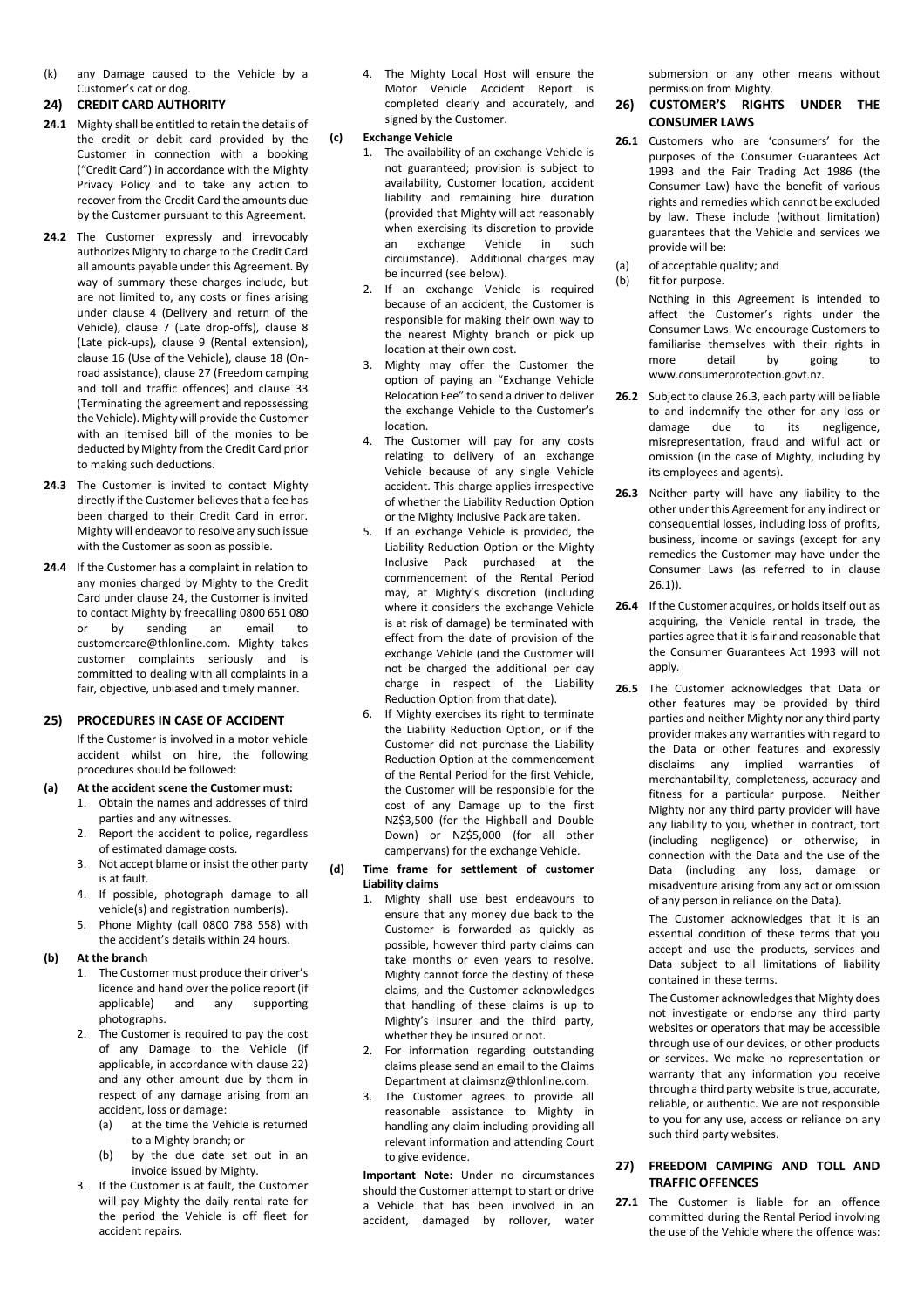- (a) a speeding offence, an offence in respect of failure to comply with the directions given by a traffic signal, or a toll offence where such offences were detected by approved vehicle surveillance equipment;
- (b) an offence for parking in any portion of a road in breach of any bylaw of a road controlling authority or Part 6 of the Land Transport (Road User) Rule 2004; or
- (c) an offence under section 20(1) of the Freedom Camping Act 2001 involving the use of the Vehicle.
- **27.2** Notwithstanding the Customer's liability for any offence set out in clause 27.1, if the Customer is in breach of clause 16.1 and exceeds the lower of:
- (i) the posted speed limit; or
- (ii) the maximum speed which the Vehicle is permitted to travel by law,

by more than 5km/h for a continuous duration of longer than 10 minutes, as determined by and notified to the Customer through the Telematics System, and the Customer receives 3 or more notifications, the Customer acknowledges and agrees that Mighty may impose a NZ\$300 fee on the Customer to cover the administrative costs involved in monitoring excessive speed and the cost of wear and Damage to the Vehicle as a result of excessive speed.

- **27.3** The Customer agrees to pay any infringement fee and costs that may become payable because of an infringement notice served on Mighty for any of the offences set out in clause 27.1(a)-(c), including an administration fee of up to NZ\$60 for associated administration costs. This administration fee will be applicable per offence.
- **27.4** Subject to Mighty complying with clause 27.5, the Customer authorises Mighty to debit the Credit Card for any infringement fees and costs, including any administration fee under clause 27.3.
- **27.5** All notifications will be sent to the address provided by the Customer within 5 working days of receipt of the infringement or reminder notice (whichever is applicable).
- **27.6** The Customer has the right to:
- (a) challenge, complain about, query or object to the alleged offence to which the infringement notice or reminder notice relates, to the issuing enforcement authority.
- (b) seek a court hearing within 56 days from the date of issue of the infringement notice or 28 days from the date of issue of the reminder notice.

#### **28) RENTAL CHARGES**

Total charges as set out in your rental agreement are not final. The Customer will pay any shortfall in charges to Mighty and the Customer will receive a refund for any overcharges made by Mighty. Wherever possible, any amendment to charges will be notified to the Customer at conclusion of rental, and the Customer agrees to payment of any such charges at that time.

#### **29) ROAD USER CHARGE RECOVERY FEE**

The New Zealand government imposes a road user charge on users of diesel vehicles. The Customer must therefore pay a road user charge recovery fee on return of the Vehicle

to Mighty. The road user charge recovery fee payable by the Customer will be calculated on return of the Vehicle based on the kilometres travelled during the hire and the category of Vehicle booked by the Customer. The current road user charge recovery fee can be obtained from the Local Host upon Vehicle collection and is available on the Mighty website.

#### **30) PAYMENT OF CHARGES**

- **30.1** All charges and expenses payable by the Customer under this Agreement are due on demand by Mighty including any collection costs and reasonable legal fees incurred by Mighty. When the Customer comprises more than one person, each person is liable, jointly and severally for all obligations of the Customer pursuant to this Agreement.
- **30.2** Where the Customer has not made a booking directly through Mighty, Mighty reserves the right to refuse any rental in the event Mighty has not received payment for rental charges and expenses that are due and payable by the Customer under this Agreement at the time of pick up.

#### **31) CREDIT AND DEBIT CARD PAYMENTS**

- **31.1** Where a credit card or debit card is presented as payment, the credit or debit card holder will be jointly and severally liable as a Customer.
- **31.2** The following credit or debit cards will be accepted: Visa credit or Visa debit card, MasterCard credit or MasterCard debit card, and American Express credit card. A nonrefundable 2.7% administration fee will apply to all Visa and MasterCard transactions. A non-refundable 5.2% administration fee will apply to American Express transactions. Credit card administration fees are subject to change.
- **31.3** Mighty may process credit or debit card charges pertaining to the rental after the Rental Period. Credit or debit cards must be valid for 90 days following the end date of the rental.
- **31.4** The Customer acknowledges that all transactions under this Agreement are conducted in New Zealand dollars. If a refund is due, Mighty will credit the amount due in full to the Customer's credit or debit card. Mighty does not accept any liability for credit or debit card fees or bank-imposed fees relating to currency conversion or foreign transactions, which may appear as a variation between the total debited and the total refunded.

#### **32) PERSONAL CHEQUES, COMPANY CHEQUES AND BANK TRANSFERS**

Personal cheques, company cheques and bank transfers will not be accepted as payment for rental charges at the time of pick up. These must be received by Mighty 28 days prior to commencement of Rental.

#### **33) TERMINATING THE AGREEMENT AND REPOSSESSING THE VEHICLE**

**33.1** The Customer acknowledges that Mighty may refuse any rental, terminate this Agreement and/or repossess the Vehicle (and for that purpose enter upon any premises and remove the Vehicle) at any time, without notification to the Customer, and that the Customer will

pay the reasonable costs of repossessing the Vehicle, including towing charges if:

- (a) the Customer is in breach of any material term of this Agreement, particularly clauses 16, 22.5 and 36;
- (b) the Customer has obtained the Vehicle through fraud or misrepresentation;
- (c) the Vehicle appears to be abandoned;
- (d) the Vehicle is not returned on the agreed return date or Mighty reasonably believe that the Vehicle will not be returned on the agreed return date; or
- (e) Mighty considers, on reasonable grounds, that the safety of the passengers or the condition of the Vehicle is endangered.
- **33.2** Subject to clause 33.3, the Customer understands that in the event of such termination or repossession, the Customer has no right to a refund of any part of the rental charges.
- **33.3** If the Customer has a complaint in relation to the termination of this Agreement and or the repossession of the Vehicle by Mighty under clause 33, the Customer is invited to contact Mighty by freecalling 0800 651 080 or by sending an email to customercare@thlonline.com. Mighty takes customer complaints seriously and is committed to dealing with all complaints in a fair, objective, unbiased and timely manner.

#### **34) CANCELLATIONS**

- If cancelled up to 61 days prior to pick up: No Fee
- If cancelled from 60 to 22 days prior to pick up: 10% of Gross Rental
- If cancelled from 21 to 7 days prior to pick up: 20% of Gross Rental
- If cancelled 6 to 1 days prior to pick up: 50% of Gross Rental
- If cancelled on day of pick up or No Show: 100% of Gross Rental
- If Vehicle is returned early: No refund available.
- The Cancellation fee period is based on New Zealand Standard time.
- **34.1** In the case of postponing the travel dates of your booking and then subsequently cancelling, the original travel dates will be used to calculate the cancellation fees; and
- **34.2** In the case of bringing forward the travel dates of your booking and then subsequently cancelling, the new travel dates will be used to calculate the cancellation fees.
- **34.3** If Mighty is unable to provide services because of the circumstances beyond its control for a rental where cancellation fees would apply or for a rental which has already commenced, then Mighty will provide the Customer with a credit for the value of the non-refundable part of any unused hire charges and fees. Mighty may deduct a reasonable service fee from the credit amount to cover administration costs or vehicle recovery costs. Credits will be valid for 12 months from the date on which Mighty advises that it cannot fulfil the rental as originally booked (or in certain circumstances as extension may be separately agreed with Mighty).
- **34.4** The Customer and Mighty acknowledge and agree that, if Mighty is unable to provide services because of circumstances beyond its control, this will not constitute impossibility of